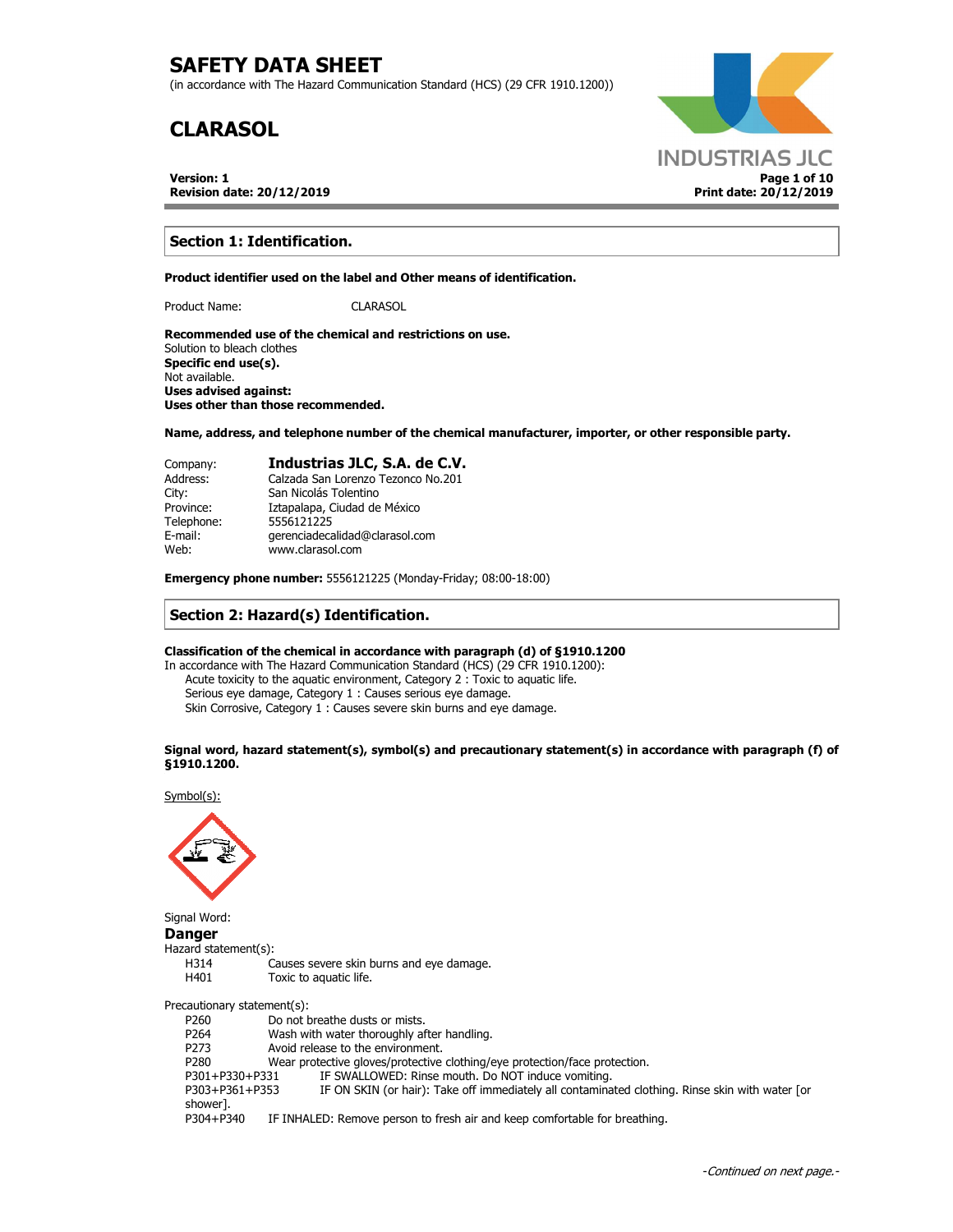(in accordance with The Hazard Communication Standard (HCS) (29 CFR 1910.1200))

# **CLARASOL**

**Version: 1 Revision date: 20/12/2019**



P305+P351+P338 IF IN EYES: Rinse cautiously with water for several minutes. Remove contact lenses, if present and easy to do. Continue rinsing. P310 Immediately call a doctor P321 Specific treatment (see section 4 of the safety data sheet). P363 Wash contaminated clothing before reuse.<br>P405 Store locked up. P405 Store locked up.<br>P501 Dispose of conte

## Dispose of contents/container in accordance with local regulations.

#### Contains:

sodium hypochlorite, solution ... % Cl active

## **Other hazards.**

## **Section 3: Composition/Information on Ingredients.**

### **Substances.**

Not Applicable.

## **Mixtures.**

Chemical name and concentration ranges of all ingredients that are classified as health hazards in accordance with paragraph (d) of §1910.1200 and that are present above their cut-off/concentration limits or ingredients that are below their cutoff/concentration limits and present a health risk:

|                                                                                                              |                                           |               | (*)Classification                                 |                                           |
|--------------------------------------------------------------------------------------------------------------|-------------------------------------------|---------------|---------------------------------------------------|-------------------------------------------|
| <b>Identifiers</b>                                                                                           | <b>Name</b>                               | Concentrate   | <b>Classification</b>                             | specific<br>concentration<br><b>limit</b> |
| Index No: 017-011-<br>$00-1$<br>CAS No: 7681-52-9<br>EC No: 231-668-3<br>REACH No: 01-<br>2119488154-34-XXXX | sodium hypochlorite, solution  % C active | $3.5\% - 5\%$ | Aquatic Acute<br>1, H400 - Skin<br>Corr. 1B, H314 | EUH031: $C \geq 5$<br>$\%$                |

(\*)The complete text of the Hazard statement(s) is given in section 16 of this Safety Data Sheet.

## **Section 4: First-Aid Measures.**

### **Description of first aid measures.**

In case of doubt or when symptoms of feeling unwell persist, get medical attention. Never administer anything orally to persons who are unconscious.

### **Inhalation.**

Take the victim into open air; keep them warm and calm. If breathing is irregular or stops, perform artificial respiration.

#### **Eye contact.**

Wash eyes with plenty of clean and cool water for at least 10 minutes while pulling eyelids up, and seek medical assistance. Dont let the person to rub the affected eye.

## **Skin contact.**

Remove contaminated clothing. Wash skin vigorously with water and soap or a suitable skin cleaner. NEVER use solvents or thinners.

### **Ingestion.**

If accidentally ingested, seek immediate medical attention. Keep calm. NEVER induce vomiting.

**Most important symptoms and effects, both acute and delayed.**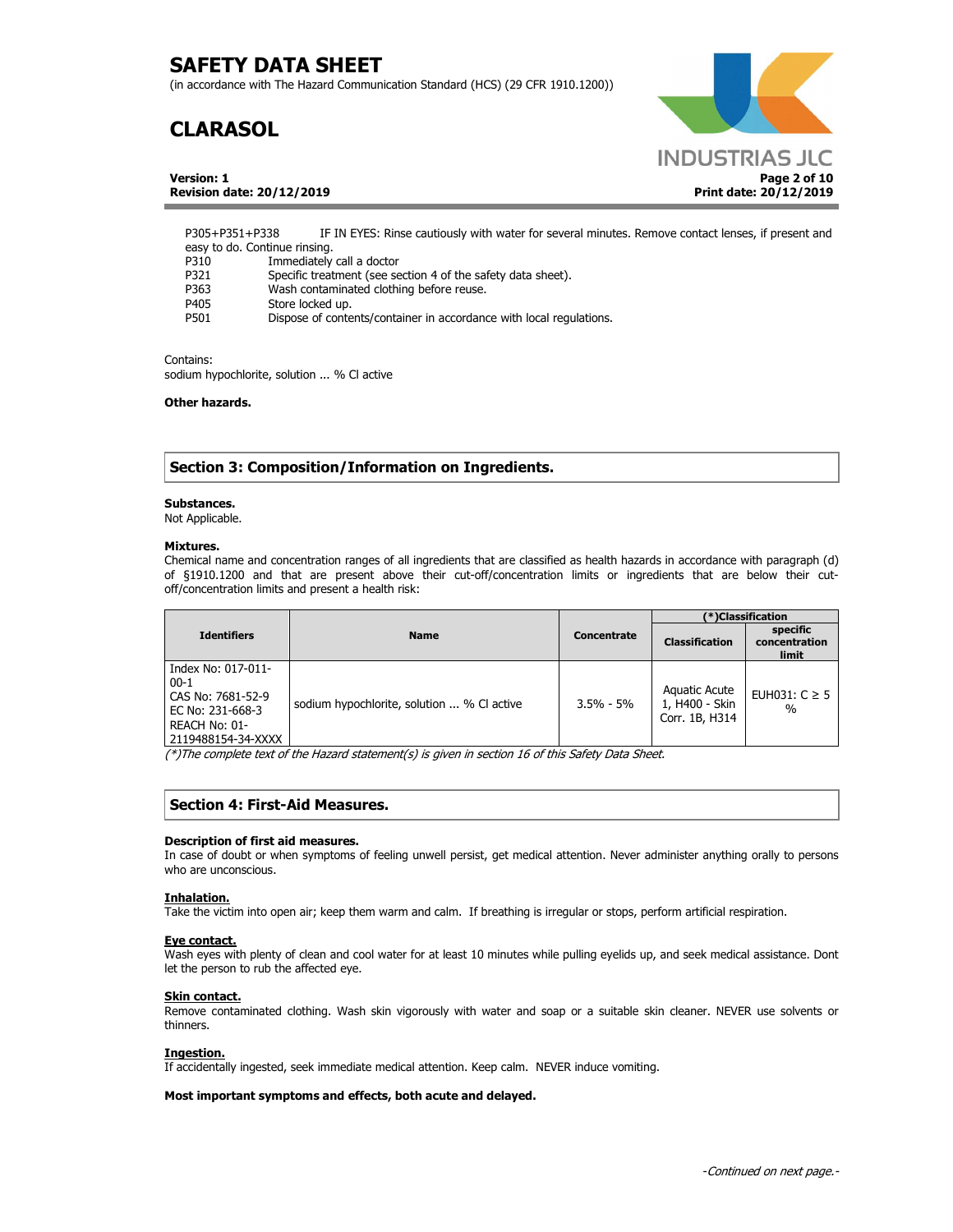(in accordance with The Hazard Communication Standard (HCS) (29 CFR 1910.1200))

# **CLARASOL**

**Version: 1 Revision date: 20/12/2019**



Corrosive Product, contact with eyes or skin can cause burns; ingestion or inhalation can cause internal damage, if this occurs immediate medical assistance is required.

Contact with eyes may cause irreversible damage.

## **Indication of any immediate medical attention and special treatment needed.**

Request immediate medical attention. Never administer anything orally to persons who are unconscious. Do not induce vomiting. If the person vomits, clear the respiratory tract. Cover the affected area with a dry sterile bandage. Protect the affected area from pressure or friction.

## **Section 5: Fire-Fighting Measures.**

The product does not present any particular risk in case of fire.

### **Extinguishing media.**

## **Suitable extinguishing media:**

Extinguisher powder or CO2. In case of more serious fires, also alcohol-resistant foam and water spray.

#### **Unsuitable extinguishing media:**

Do not use a direct stream of water to extinguish. In the presence of electrical voltage, you cannot use water or foam as extinguishing media.

### **Special hazards arising from the mixture.**

#### **Special risks.**

Fire can cause thick, black smoke. As a result of thermal decomposition, dangerous products can form: carbon monoxide, carbon dioxide. Exposure to combustion or decomposition products can be harmful to your health.

### **Advice for firefighters.**

Use water to cool tanks, cisterns, or containers close to the heat source or fire. Take wind direction into account. Prevent the products used to fight the fire from going into drains, sewers, or waterways.

### **Fire protection equipment.**

According to the size of the fire, it may be necessary to use protective suits against the heat, individual breathing equipment, gloves, protective goggles or facemasks, and boots.

## **Section 6: Accidental Release Measures.**

#### **Personal precautions, protective equipment, and emergency procedures.**

For exposure control and individual protection measures, see section 8.

Environmental precautions: Prevent the contamination of drains, surface or subterranean waters, and the ground.

### **Methods and materials for containment and cleaning up.**

Pick up the spill with non-combustible absorbent materials (soil, sand, vermiculite, diatomite, etc.). Pour the product and the absorbent in an appropriate container. The contaminated area should be immediately cleaned with an appropriate decontaminator. Pour the decontaminator on the remains in an opened container and let it act various days until no further reaction is produced.

Reference to other sections: for exposure control and individual protection measures, see section 8, for later elimination of waste, follow the recommendations under section 13.

## **Section 7: Handling and Storage.**

### **Precautions for safe handling.**

 For personal protection, see section 8. In the application area, smoking, eating, and drinking must be prohibited. Follow legislation on occupational health and safety.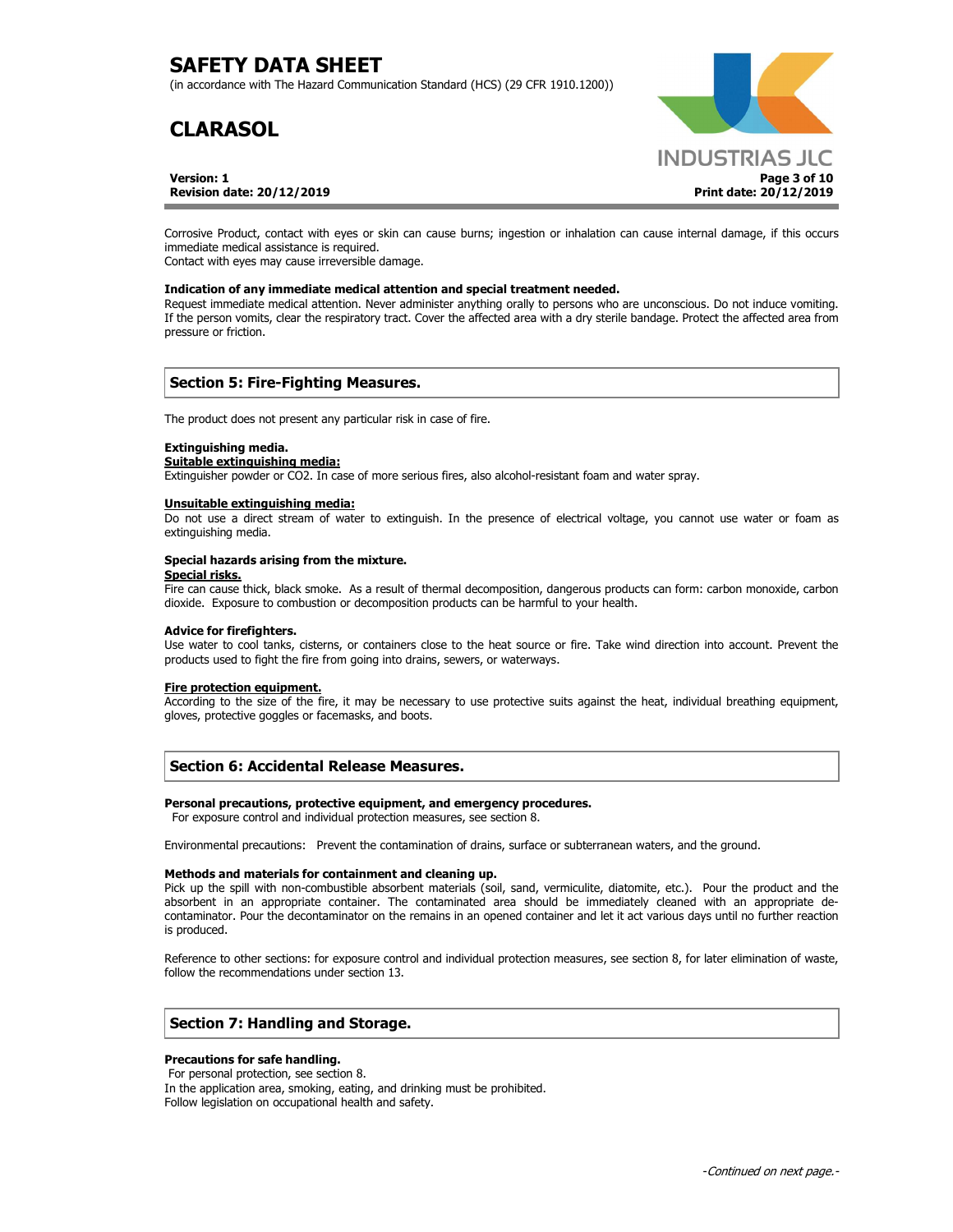(in accordance with The Hazard Communication Standard (HCS) (29 CFR 1910.1200))

# **CLARASOL**

**Version: 1 Revision date: 20/12/2019**



Never use pressure to empty the containers. They are not pressure-resistant containers. Keep the product in containers made of a material identical to the original.

## **Conditions for safe storage, including any incompatibilities.**

Store according to local legislation. Observe indications on the label. Store the containers between 5 and 25º C, in a dry and well-ventilated place, far from sources of heat and direct solar light. Keep far away from ignition points. Keep away from oxidising agents and from highly acidic or alkaline materials. Do not smoke. Prevent the entry of non-authorised persons. Once the containers are open, they must be carefully closed and placed vertically to prevent spills.

## **Section 8: Exposure Controls/Personal Protection.**

## **8.1 Control parameters.**

The product does NOT contain substances with Professional Exposure Environmental Limit Values.The product does NOT contain substances with Biological Limit Values.Concentration levels PNEC:

| <b>Name</b>                                                    | <b>Details</b>               | Value               |
|----------------------------------------------------------------|------------------------------|---------------------|
|                                                                | Fresh water                  | $0,21$ ( $\mu$ g/L) |
|                                                                | Marine water                 | $0,042$ (µg/L)      |
| sodium hypochlorite, solution  % C active<br>CAS No: 7681-52-9 | aqua (intermittent releases) | $0,26$ ( $\mu$ g/L) |
| EC No: 231-668-3                                               | <b>STP</b>                   | $0,03$ (mg/L)       |
|                                                                | oral                         | $11,1$ (mg/kg       |
|                                                                |                              | food'               |

PNEC: Predicted No Effect Concentration, concentration of the substance below which adverse effects are not expected in the environmental compartment.

### **Exposure controls.**

## **Measures of a technical nature:**

Provide adequate ventilation, which can be achieved by using good local exhaust-ventilation and a good general exhaust system.

| <b>Concentration:</b>                                                                                                                                                                                                                                                                                                                                                                                                                   | 100 %                                                                                                                                                                                                                                                                                                           |  |  |  |
|-----------------------------------------------------------------------------------------------------------------------------------------------------------------------------------------------------------------------------------------------------------------------------------------------------------------------------------------------------------------------------------------------------------------------------------------|-----------------------------------------------------------------------------------------------------------------------------------------------------------------------------------------------------------------------------------------------------------------------------------------------------------------|--|--|--|
| Uses:                                                                                                                                                                                                                                                                                                                                                                                                                                   | <b>Solution to bleach clothes</b>                                                                                                                                                                                                                                                                               |  |  |  |
| <b>Breathing protection:</b>                                                                                                                                                                                                                                                                                                                                                                                                            |                                                                                                                                                                                                                                                                                                                 |  |  |  |
| PPE:                                                                                                                                                                                                                                                                                                                                                                                                                                    | Filter mask for protection against gases and particles.                                                                                                                                                                                                                                                         |  |  |  |
| Characteristics:                                                                                                                                                                                                                                                                                                                                                                                                                        | «CE» marking, category III. The mask must have a wide field of vision and an<br>anatomically designed form in order to be sealed and watertight.                                                                                                                                                                |  |  |  |
| Maintenance:                                                                                                                                                                                                                                                                                                                                                                                                                            | Should not be stored in places exposed to high temperatures and damp environments before use. Special<br>attention should be paid to the state of the inhalation and exhalation valves in the face adaptor.                                                                                                     |  |  |  |
| Observations:                                                                                                                                                                                                                                                                                                                                                                                                                           | Read carefully the manufacturer's instructions regarding the equipment's use and maintenance. Attach<br>the necessary filters to the equipment according to the specific nature of the risk (Particles and aerosols:<br>P1-P2-P3, Gases and vapours: A-B-E-K-AX), changing them as advised by the manufacturer. |  |  |  |
| Filter Type needed:                                                                                                                                                                                                                                                                                                                                                                                                                     | A2                                                                                                                                                                                                                                                                                                              |  |  |  |
| <b>Hand protection:</b>                                                                                                                                                                                                                                                                                                                                                                                                                 |                                                                                                                                                                                                                                                                                                                 |  |  |  |
| PPE:                                                                                                                                                                                                                                                                                                                                                                                                                                    | Non-disposable protective gloves against chemicals.                                                                                                                                                                                                                                                             |  |  |  |
| Characteristics:                                                                                                                                                                                                                                                                                                                                                                                                                        | «CE» marking, category III. Check the list of chemicals for which the glove has<br>been tested.                                                                                                                                                                                                                 |  |  |  |
| A schedule for the periodical replacement of gloves should be established in order to guarantee their<br>replacement before pollutants permeate them. The use of contaminated gloves could be more dangerous<br>Maintenance:<br>than not using gloves, since the pollutant can gradually accumulate in the glove's material.<br>They are to be replaced whenever tears, cracks or deformations are observed or when exterior dirt could |                                                                                                                                                                                                                                                                                                                 |  |  |  |
| Observations:                                                                                                                                                                                                                                                                                                                                                                                                                           | reduce their strength.                                                                                                                                                                                                                                                                                          |  |  |  |
| Material:                                                                                                                                                                                                                                                                                                                                                                                                                               | Breakthrough time<br>Material thickness<br>PVC (polyvinyl chloride)<br>>480<br>0,35<br>(min.):<br>(mm):                                                                                                                                                                                                         |  |  |  |
| Eye protection:                                                                                                                                                                                                                                                                                                                                                                                                                         |                                                                                                                                                                                                                                                                                                                 |  |  |  |
| PPE:                                                                                                                                                                                                                                                                                                                                                                                                                                    | Protective goggles with built-in frame.                                                                                                                                                                                                                                                                         |  |  |  |
| Characteristics:                                                                                                                                                                                                                                                                                                                                                                                                                        | «CE» marking, category II. Eye protector with built-in frame for protection against<br>dust, smoke, fog and vapour.                                                                                                                                                                                             |  |  |  |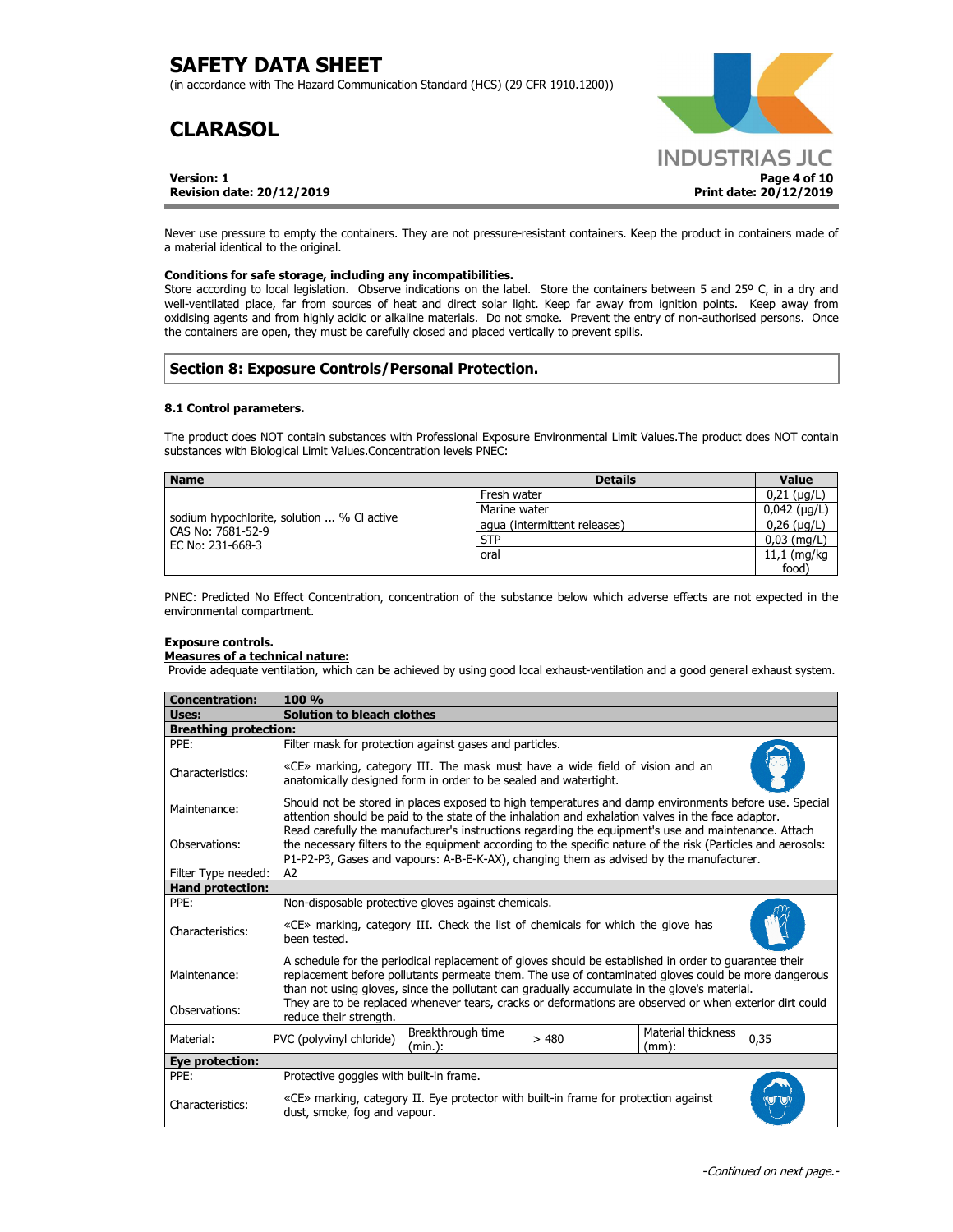(in accordance with The Hazard Communication Standard (HCS) (29 CFR 1910.1200))

# **CLARASOL**



**Version: 1** 

**Revision date: 20/12/2019**

| Maintenance:            | Visibility through lenses should be ideal. Therefore, these parts should be cleaned daily. Protectors should<br>be disinfected periodically following the manufacturer's instructions.                                                                                        |
|-------------------------|-------------------------------------------------------------------------------------------------------------------------------------------------------------------------------------------------------------------------------------------------------------------------------|
| Observations:           | Some signs of wear and tear include: yellow colouring of the lenses, superficial scratching of the lenses,<br>scraping etc.                                                                                                                                                   |
| <b>Skin protection:</b> |                                                                                                                                                                                                                                                                               |
| PPE:                    | Chemical protective clothing                                                                                                                                                                                                                                                  |
| Characteristics:        | «CE» marking, category III. Clothing should fit properly. The level of protection<br>must be set according to a test parameter called BT (Breakthrough Time), which<br>indicates how long it takes for the chemical to pass through the material.                             |
| Maintenance:            | In order to quarantee uniform protection, follow the washing and maintenance instructions provided by<br>the manufacturer.                                                                                                                                                    |
| Observations:           | The protective clothing's design should facilitate correct positioning, staying in place without moving for<br>the period of use expected, bearing in mind environmental factors as well as any movement or position<br>the user might adopt while carrying out the activity. |
| PPE:                    | Anti-static safety footwear against chemicals.                                                                                                                                                                                                                                |
| Characteristics:        | «CE» marking, category III. Check the list of chemicals against which the footwear<br>is resistant.                                                                                                                                                                           |
| Maintenance:            | For correct maintenance of this kind of safety footwear, it is necessary to observe the instructions<br>specified by the manufacturer. The footwear should be replaced as soon as any sign of damage is<br>observed.                                                          |
| Observations:           | The footwear should be cleaned regularly and dried when damp, although it should not be placed too<br>close to a source of heat in order to avoid any sharp changes in temperature.                                                                                           |

## **Section 9: Physical and Chemical Properties.**

## **Information on basic physical and chemical properties.**

Appearance:Greenish yellow liquid Colour: Green to yellow Odour:Penetrating aroma similar to chlorine Odour threshold:N.A./N.A. pH:12 Melting point/freezing point:-6 ºC Initial boiling point or boiling range: N.A./N.A. Flash point: N.A./N.A. Evaporation rate: N.A./N.A. Flammability (solid, gas): N.A./N.A. Lower Explosive Limit: N.A./N.A. Upper Explosive Limit: N.A./N.A. Vapour pressure: N.A./N.A. Vapour density:N.A./N.A. Relative density:1,065 Solubility:100% water Liposolubility: N.A./N.A. Hydrosolubility: N.A./N.A. Partition coefficient (n-octanol/water): N.A./N.A. Auto-ignition temperature: N.A./N.A. Decomposition temperature: 40ºC Viscosity: N.A./N.A. N.A./N.A.= Not Available/Not Applicable due to the nature of the product

## **Other information.**

Explosive properties: N.A./N.A. Oxidizing properties: N.A./N.A. Pour point: N.A./N.A. Blink: N.A./N.A. Kinematic viscosity: N.A./N.A. N.A./N.A.= Not Available/Not Applicable due to the nature of the product

**Section 10: Stability and Reactivity.**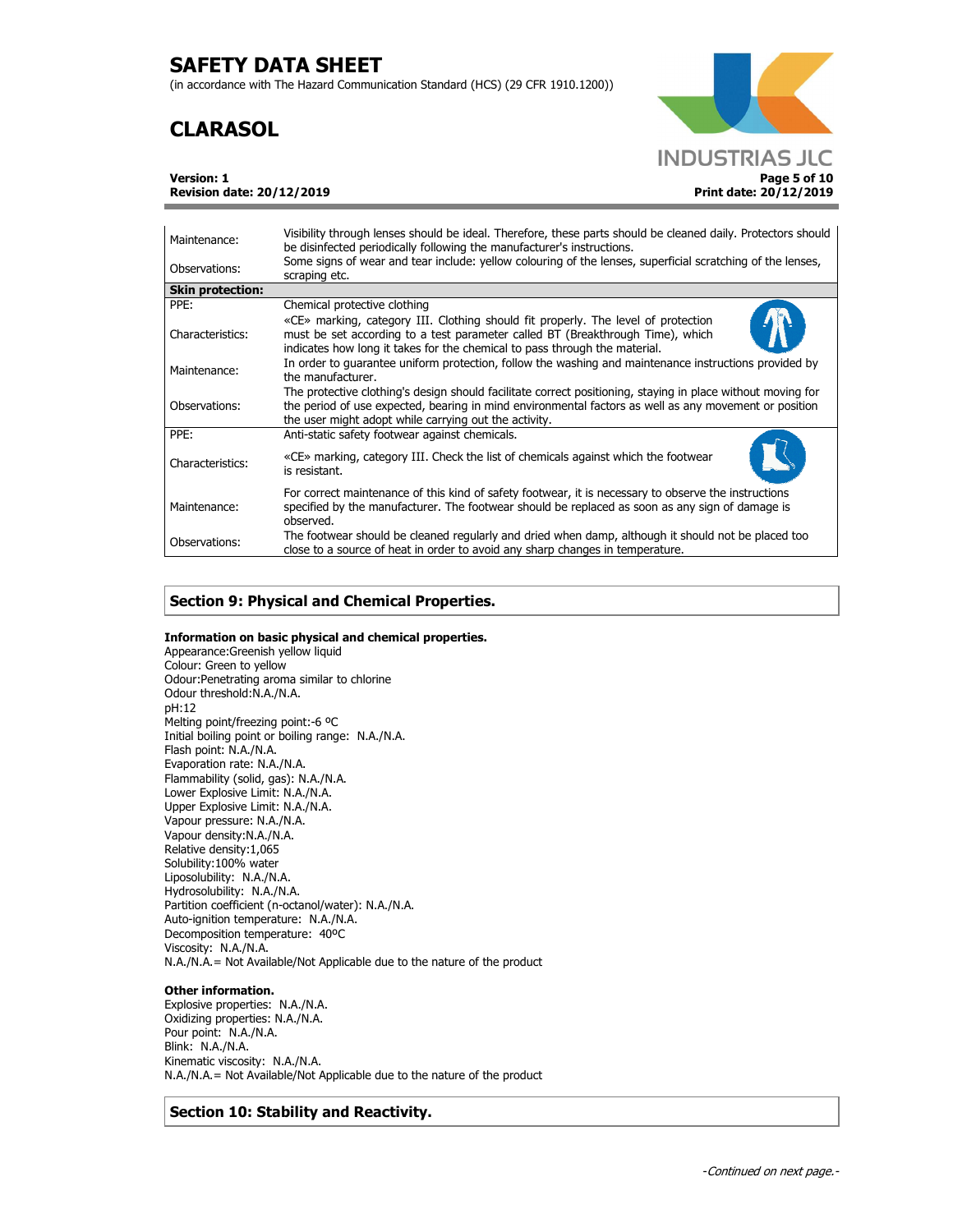(in accordance with The Hazard Communication Standard (HCS) (29 CFR 1910.1200))

# **CLARASOL**

### **Version: 1 Revision date: 20/12/2019**



### **Reactivity.**

The product does not present hazards by their reactivity.

#### **Chemical stability.**

Unstable in contact with: - Acids. Decomposes starting from 40 º C

#### **Possibility of hazardous reactions.**

Neutralization can occur on contact with acids. A thermal decomposition may occur.

## **Conditions to avoid.**

Avoid the following conditions:

- High temperature.
- Avoid contact with acids.

## **Incompatible materials.**

Avoid the following materials:

- Acids.

#### **Hazardous decomposition products.**

Depending on conditions of use, can be generated the following products:

- Corrosive vapors or gases.

## **Section 11: Toxicological Information.**

#### **Information on toxicological effects.**

Repeated or prolonged contact with the product can cause the elimination of oil from the skin, giving rise to non-allergic contact dermatitis and absorption of the product through the skin.

### **Toxicological information about the substances present in the composition.**

| <b>Name</b>                               | <b>Acute toxicity</b> |                                 |                       |                                            |
|-------------------------------------------|-----------------------|---------------------------------|-----------------------|--------------------------------------------|
|                                           | Type                  | <b>Test</b>                     | <b>Kind</b>           | <b>Value</b>                               |
| sodium hypochlorite, solution  % C active | Oral                  | LD <sub>0</sub><br>LD50<br>LD50 | Rata<br>Rata<br>Ratón | 626 mg/kg bw<br>1100 mg/kg bw<br>880 mg/kg |
|                                           | Dermal                | LD50                            | Conejo                | $>10000$ mg/kg bw                          |
| CAS No: 7681-52-9<br>EC No: 231-668-3     | Inhalation            | <b>LC50</b>                     | Rata                  | $>10.5$ mg/L air $(1 h)$                   |

a) acute toxicity;

Not conclusive data for classification.

b) skin corrosion/irritation; Based on available data, the classification criteria are not met.

c) serious eye damage/irritation; Product classified: Serious eye damage, Category 1: Causes serious eye damage.

d) respiratory or skin sensitisation; Not conclusive data for classification.

e) germ cell mutagenicity; Not conclusive data for classification.

f) carcinogenicity;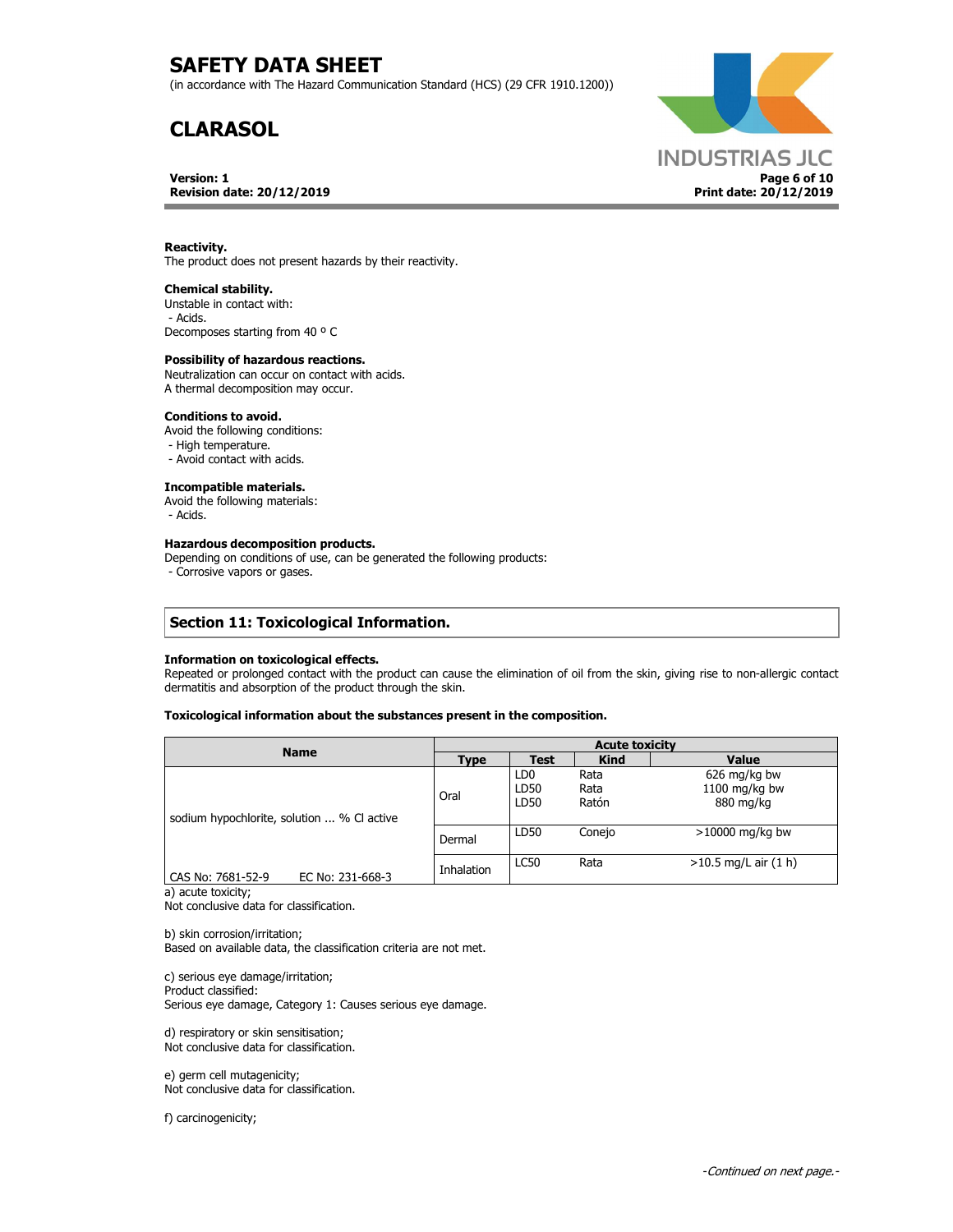(in accordance with The Hazard Communication Standard (HCS) (29 CFR 1910.1200))

# **CLARASOL**

**Version: 1 Revision date: 20/12/2019**



Not conclusive data for classification.

g) reproductive toxicity; Not conclusive data for classification.

h) STOT-single exposure; Not conclusive data for classification.

i) STOT-repeated exposure; Not conclusive data for classification.

j) aspiration hazard; Not conclusive data for classification.

**Substances present in the composition listed in the National Toxicology Program (NTP) Report on Carcinogens (RoC):** 

This product does not contain substances listed in the National Toxicology Program (NTP) Report on Carcinogens (RoC). **Substances present in the composition listed in the International Agency for Research on Cancer (IARC) Monographs:** 

This product does not contain substances listed in the International Agency for Research on Cancer (IARC) Monographs.

## **Section 12: Ecological Information.**

**Ecotoxicity.** 

| <b>Name</b>                               | <b>Ecotoxicity</b>       |                                           |                                                         |                                                                                              |  |
|-------------------------------------------|--------------------------|-------------------------------------------|---------------------------------------------------------|----------------------------------------------------------------------------------------------|--|
|                                           | <b>Type</b>              | <b>Test</b>                               | <b>Kind</b>                                             | Value                                                                                        |  |
|                                           | Fish                     | <b>LC50</b><br><b>LC50</b><br><b>LC50</b> | Coho salmon<br>Chinook salmon<br>Oncorhynchus<br>mykiss | 0.032 mg TRO /L (96 h)<br>$> 0.038 < 0.065$ mg TRO/L<br>(96 h)<br>$>1.65$ < 2.87 mg/L (72 h) |  |
| sodium hypochlorite, solution  % C active | Aquatic<br>invertebrates | <b>EC50</b><br><b>LC50</b>                | Daphnia magna<br>Baetis harrisoni                       | 141 µg/L (48 h)<br>11.2 $\mu$ g/L (24 h)                                                     |  |
| CAS No: 7681-52-9<br>EC No: 231-668-3     | Aquatic plants           | <b>EC50</b>                               | Myriophyllum<br>spicatum                                | $>0.1<0.4$ mg/L (96 h)                                                                       |  |

## **Persistence and degradability.**

There is no information available on the degradability of the substances present. No information is available regarding the degradability of the substances present.No information is available about persistence and degradability of the product.

## **Bioaccumulative potential.**

**Information about the bioaccumulation of the substances present.**

| <b>Name</b>                               | <b>Bioaccumulation</b> |                          |              |           |
|-------------------------------------------|------------------------|--------------------------|--------------|-----------|
|                                           | <b>Log Pow</b>         | <b>BCF</b>               | <b>NOECs</b> | Level     |
| sodium hypochlorite, solution  % C active | 3,42                   | $\overline{\phantom{a}}$ | 50 $\mu$ g/L | Very high |
| CAS No: 7681-52-9<br>EC No: 231-668-3     |                        |                          |              |           |

### **Mobility in soil.**

No information is available about the mobility in soil. The product must not be allowed to go into sewers or waterways.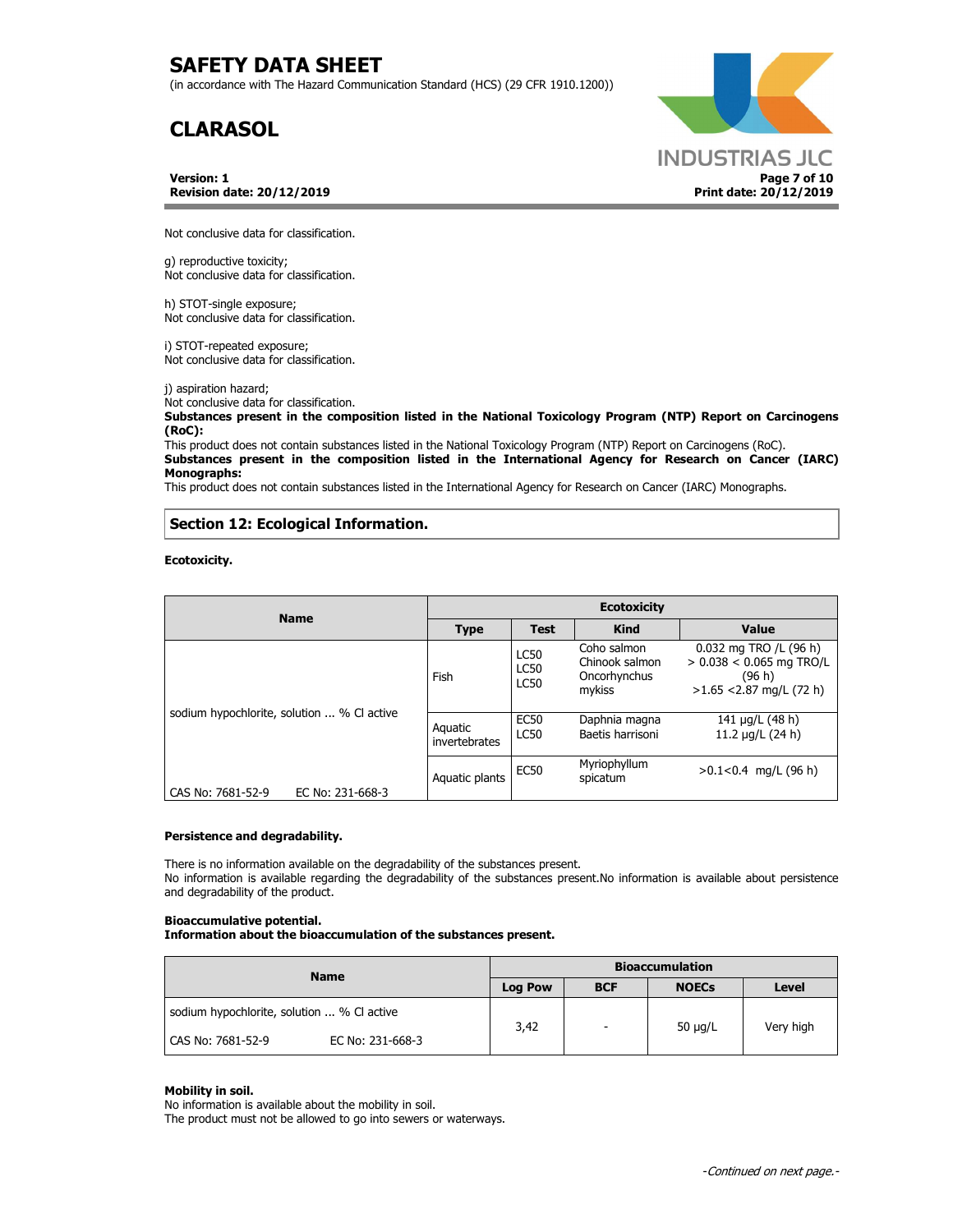(in accordance with The Hazard Communication Standard (HCS) (29 CFR 1910.1200))

# **CLARASOL**

**Version: 1 Revision date: 20/12/2019**



Prevent penetration into the ground.

## **Other adverse effects.**

No information is available about other adverse effects for the environment.

## **Section 13: Disposal Considerations.**

### **Waste treatment methods.**

Do not dump into sewers or waterways. Waste and empty containers must be handled and eliminated according to current, local/national legislation.

Follow the provisions of the Resource Conservation and Recovery Act (RCRA) and the Resource Conservation and Recovery Act Information (RCRAInfo) regarding waste management.

## **Section 14: Transport Information.**

Transportation is not dangerous. In case of road accident causing the product's spillage, proceed in accordance with point 6.

#### **In accordance with DOT**

Not Dangerous Good.

#### **Regulations Concerning the International Carriage of Dangerous Goods by Road (ADR)**

 , Not Dangerous Good.

## **Section 15: Regulatory Information.**

### **Safety, health and environmental regulations specific for the product.**

VVOC content (p/p): 0 % VVOC content: 0 g/l VOC content (p/p): 0 % VOC content: 0 g/l SVOC content (p/p): 0 % SVOC content: 0 g/l VVOC: Very volatile organic compounds. VOC: Volatile organic compounds. SVOC: Semi volatile organic compounds.

Information on the TSCA Inventory (Toxic Substances Control Act) USA:

| <b>CAS No</b> | <b>Name</b>                                  | <b>State</b> |
|---------------|----------------------------------------------|--------------|
| 7681-52-9     | % Cl active<br>sodium hypochlorite, solution | Registered   |

The product is not affected by the procedure established by the Rotterdam Convention, concerning the export and import of dangerous chemicals.

### **The Superfund Amendments and Reauthorization Act (SARA).**

SARA Title III and it sets requirements for local and state emergency planning around hazardous chemicals, the right of the public to access information on chemical hazards in their community, and the reporting responsibilities for facilities that use, store, and / or release hazardous chemicals.

SARA Title III has four provisions (any facility with responsibilities under one section will likely have additional responsibilities under another section, consult SARA for more information):

-Emergency Planning (Sections 301-303)

-Emergency Release Notification (Section 304)

-Hazardous Chemical Storage Reporting Requirements (Section 311-312)

-Toxic Chemical Release Inventory (Section 313)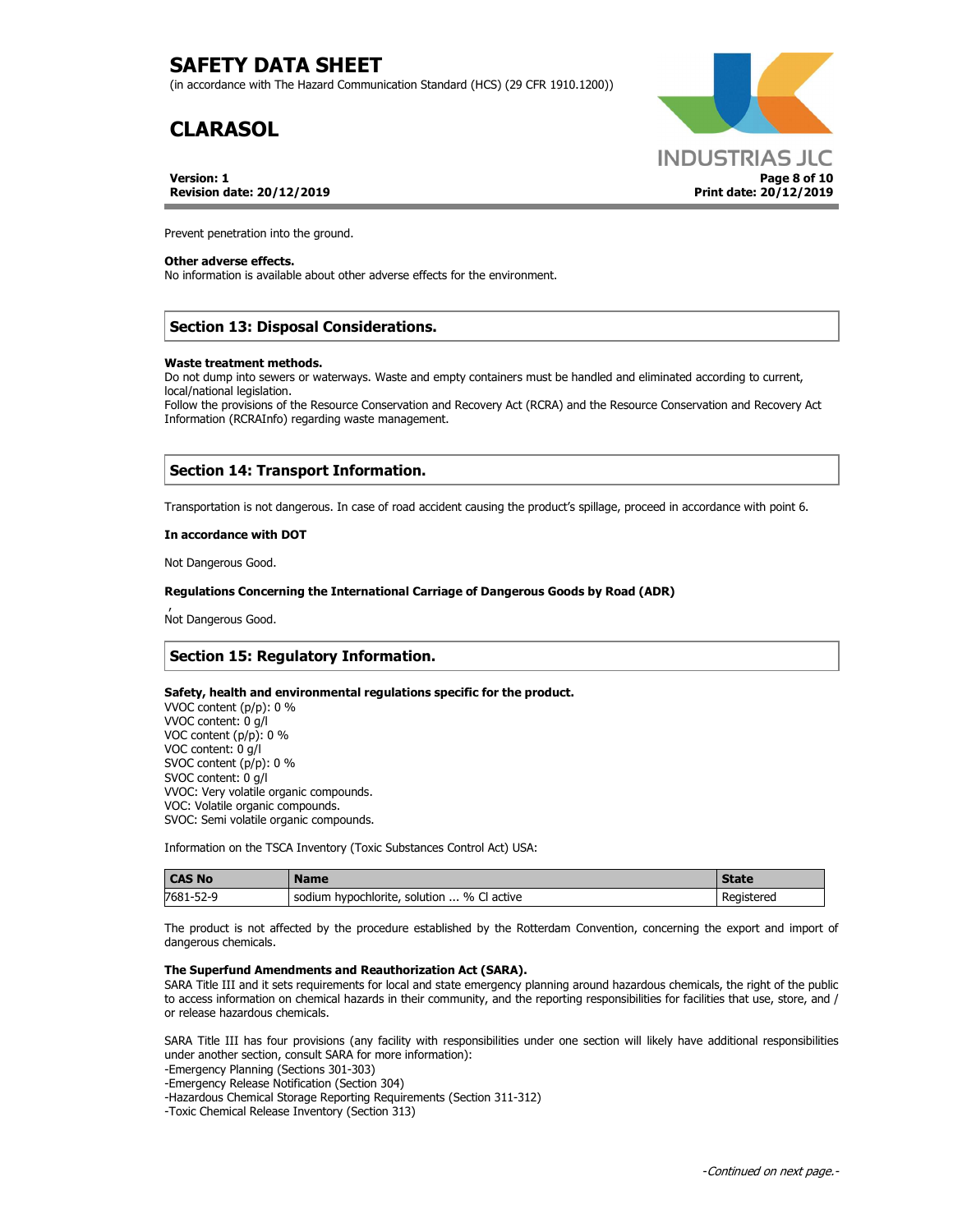(in accordance with The Hazard Communication Standard (HCS) (29 CFR 1910.1200))

## **CLARASOL**

**Version: 1 Revision date: 20/12/2019**



Information related to the product:

Section 302, Extremely Hazardous Substances (EHSs)(40 CFR part 355 Appendix A and Appendix B) and section 304, in the event of an accidental chemical release that exceeds minimal Reportable Quantity (RQ):

Not Applicable.

Section 311, Requires facilities with hazardous chemicals in quantities above certain thresholds (consult OSHA for more information) to provide copies of the SDSs for those chemicals to the State Emergency Response Commission (SERC), Local Emergency Planning Committee (LEPC) and local fire department.

Section 312, Companies with chemicals in sufficient quantities to trigger obligations under Section 311 must also submit an annual emergency and hazardous chemical inventory form to the State Emergency Response Commission (SERC), Local Emergency Planning Committee (LEPC) and local fire department

Section 313, requires facilities with 10 or more employees that use certain toxic chemicals in quantities above threshold levels to report annually on the use, release and disposal of those chemicals, substances identified in section 3:

Not Applicable.

Visit the EPA's website for the most up-to-date information on EPCRA and other environmental considerations.

#### **Proposition 65 warnings**

Information related to The Safe Drinking Water and Toxic Enforcement Act of 1986, (better known by its original name of Proposition 65):

There are no substances in section 3 present in the list of chemicals that can cause cancer, birth defects or other reproductive harm (Proposition 65 List).

## **Section 16: Other Information.**

Complete text of the hazard statement(s) that appear in section 3:

H314 Causes severe skin burns and eye damage. H400 Very toxic to aquatic life.

Classification codes:

Aquatic Acute 1 : Acute toxicity to the aquatic environment, Category 1 Aquatic Acute 2 : Acute toxicity to the aquatic environment, Category 2 Eye Dam. 1 : Serious eye damage, Category 1 Skin Corr. 1 : Skin Corrosive, Category 1 Skin Corr. 1B : Skin Corrosive, Category 1B

### **Classification and procedure used to derive the classification for mixtures according to The Hazard Communication Standard (HCS) (29 CFR 1910.1200):**

Physical hazards On basis of test data Health hazards Calculation method Environmental hazards Calculation method

It is advisable to carry out basic training with regard to health and safety at work in order to handle this product correctly.